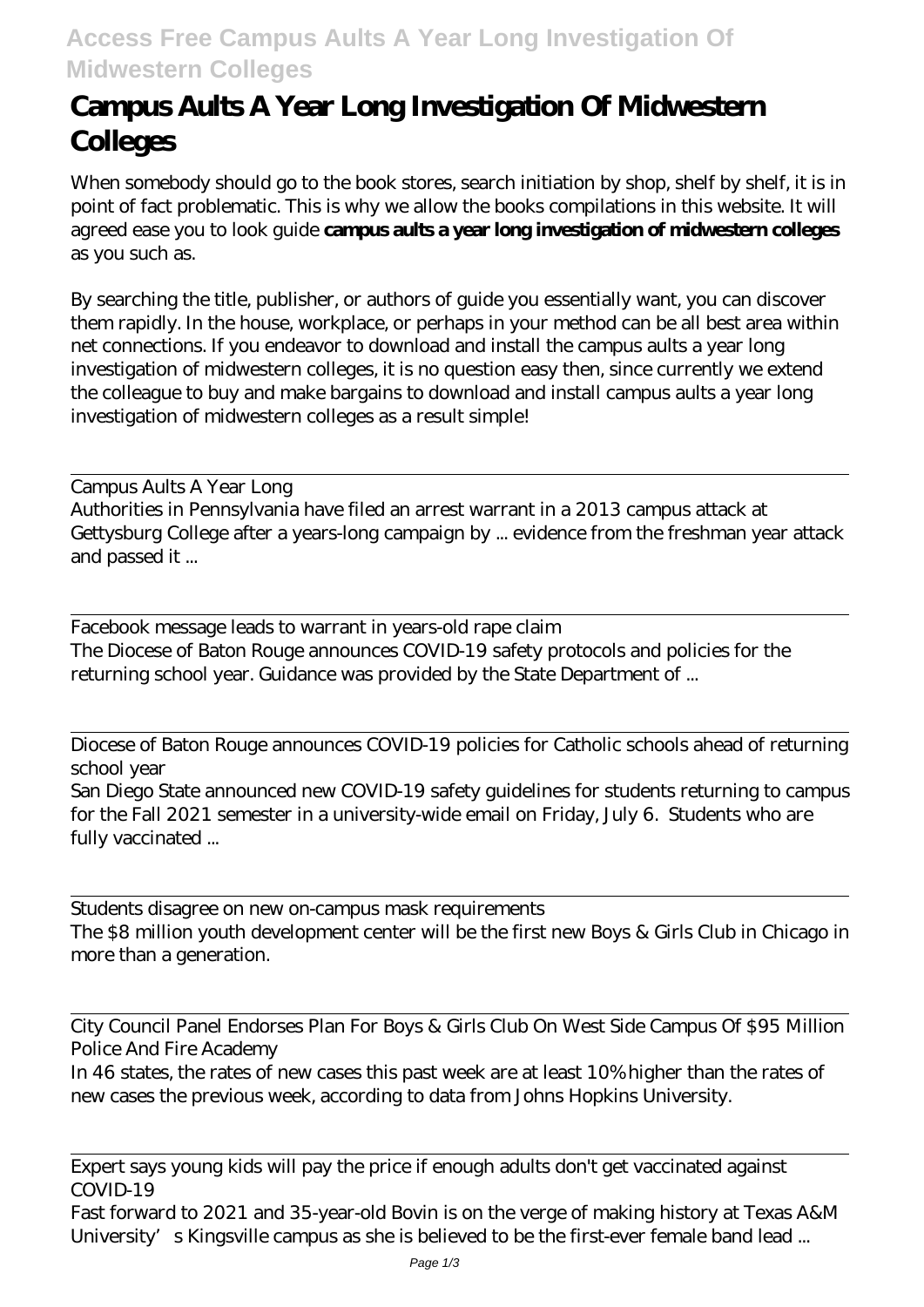'Surreal': Danbury native to make Texas A&M history as a first female band leader others may not want to teach via Zoom for a long time. Still, it is worth considering what, if any, teaching gains you made over the last year that can be incorporated into your campus return to ...

## Psychology Today

California K-12 students who refuse to wear masks inside school classrooms and buildings, as required under new state rules, will be prohibited from entering their campus, and another form of ...

California to bar K-12 students from campus if they refuse to wear a mask under new rules American Campus Communities has unique ... That's because a 4-year college degree still provides the best path for young adults to quickly enter the middle-class and beyond.

Why American Campus Communities May Be Your Smart Buy Red Bull and filling company Rauch plan to open a new facility in Concord, expecting to create 400 jobs and bring an investment of \$740 million to the state by 2027, North Carolina Gov. Roy Cooper ...

Red Bull, Rauch to bring 400 jobs to North Carolina with a \$4M boost from taxpayers A study by UCSF researchers found that about one in four unvaccinated people aged 18 to 25 said that they "probably will not" or "definitely will not" get the COVID-19 vaccination.

Vaccine Hesitancy in Young Adults May Hamper Herd Immunity particularly a decline in the traditional 18- to 24-year-old demographic they primarily cater to, reaching more working adults is a key strategy stressed by campus leaders across the state.

UW Extended Campus adds new certificate program offerings aimed at working, adult students

CHICAGO – Jones College Prep is one of a few Chicago high schools that have opted not to have police officers stationed on campus in the fall. More than 50 Chicago schools have until Wednesday to ...

More Chicago high schools vote to remove school police, a year after George Floyd's murder intensified calls to oust CPD from CPS

There is a statute of limitations on how long to ... friends on campus "OMG please Help me," the documents said. The Gettysburg Police Department had reopened the case last year after Keeler ...